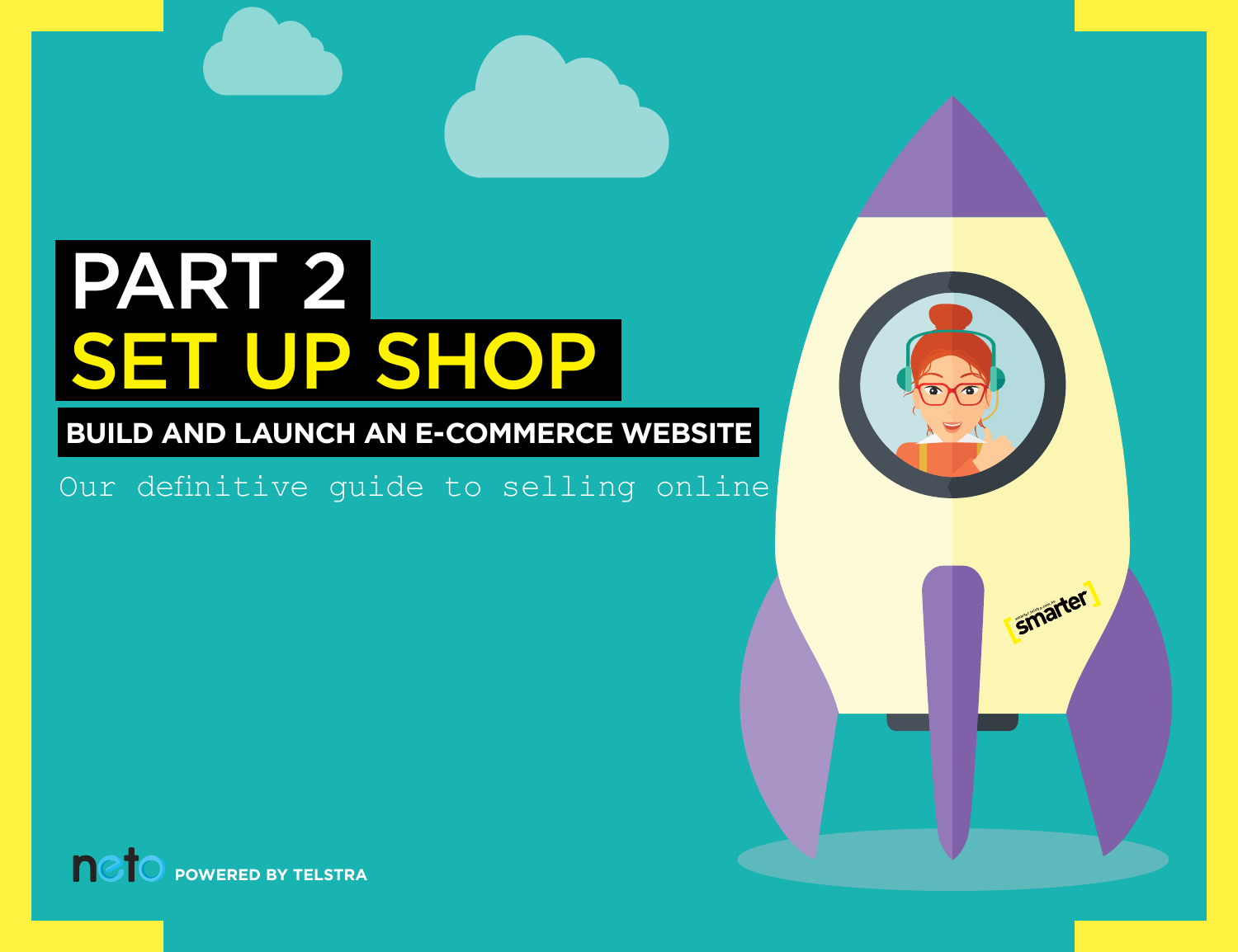

# INTRODUCTION

You've done your homework, ordered your stock, selected a shipping provider and chosen an e-commerce platform to power your new online business.

#### **If you're ready to build your e-commerce website, this e-book is for you.**

Our *Definitive Guide* is the second in a three-part series, mapping every stage of your e-commerce journey from idea to launch, and beyond.

The **[first e-book](http://www.smarterbusiness.telstra.com.au/talkingshop)** outlined the research and preparation needed to plan your e-commerce business. The journey continues here, turning your e-commerce business plan into an online reality. In the third part, you'll learn how to promote your new e-commerce website, to attract and keep more customers.

Time to start building!



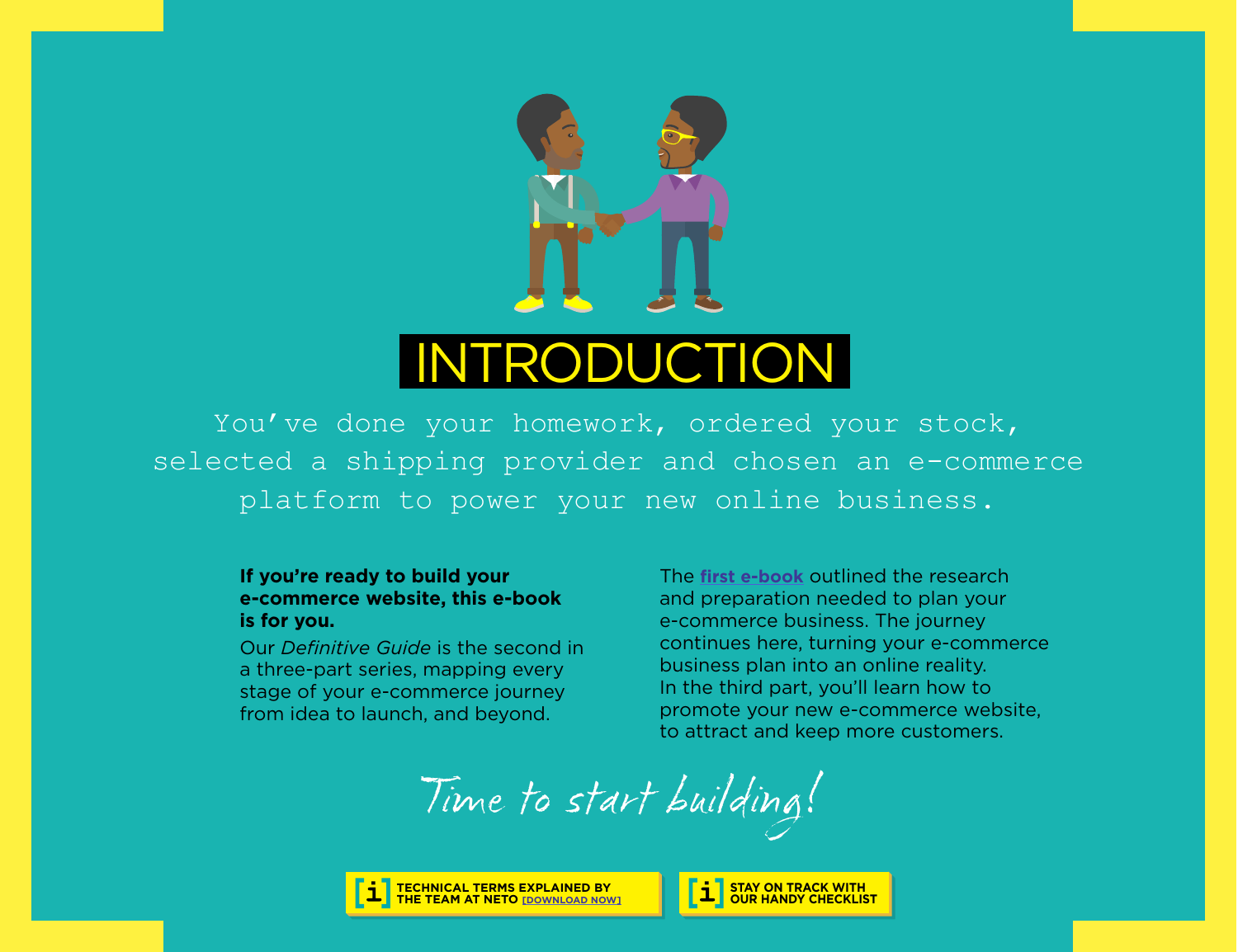# 1. WEBSITE DESIGN

Your website only has a few seconds to make the right impression before visitors click the back button. Thankfully, you don't have to be a design genius to have a great-looking site!

### EXPLORE CURRENT **TRENDS IN** E-COMMERCE DESIGN

Make a note of your favourite online retailers. Why do you like them? What would you like to replicate?

**The best e-commerce designs are uncluttered, with plenty of space to show off your products. Look at other online sites to see what works (and what doesn't!). The [Threadless](https://www.threadless.com/) and [Roku](https://www.roku.com/) websites, for example, have simple layouts that focus on the product.**

# CHOOSE A DESIGN **TEMPLATE**

Many e-commerce platforms come with a large library of design templates. For a fee, some will help you to integrate a design template from elsewhere. This is extremely useful if you have an existing website and want to use the same design with your new online store.

#### **Can't find a template or want a bespoke design? You may need to hire a designer experienced with your chosen platform.**

**Neto has [60 free website templates](https://www.neto.com.au/website-templates?tel=y) to select from, as well as an in-house [custom design service.](https://www.neto.com.au/website-design?tel=y) You can even try out Neto on a [free 14-day trial](https://marketplace.telstra.com/apps/741#!overview).**

### **CUSTOMISE** YOUR DESIGN

Make the design your own by adding your logo and images. Your template may also have settings to adjust the layout, colour scheme and more to suit your branding and preferences.

**Most visitors will arrive on your homepage first. Make a bold statement with an eye-catching banner image and headline.**





**[Learn how the right website design](https://www.neto.com.au/discover-the-best-techniques-for-your-ecommerce-website?tel=y)  [can make a purchase the most](https://www.neto.com.au/discover-the-best-techniques-for-your-ecommerce-website?tel=y)  [logical conclusion for visitors.](https://www.neto.com.au/discover-the-best-techniques-for-your-ecommerce-website?tel=y)**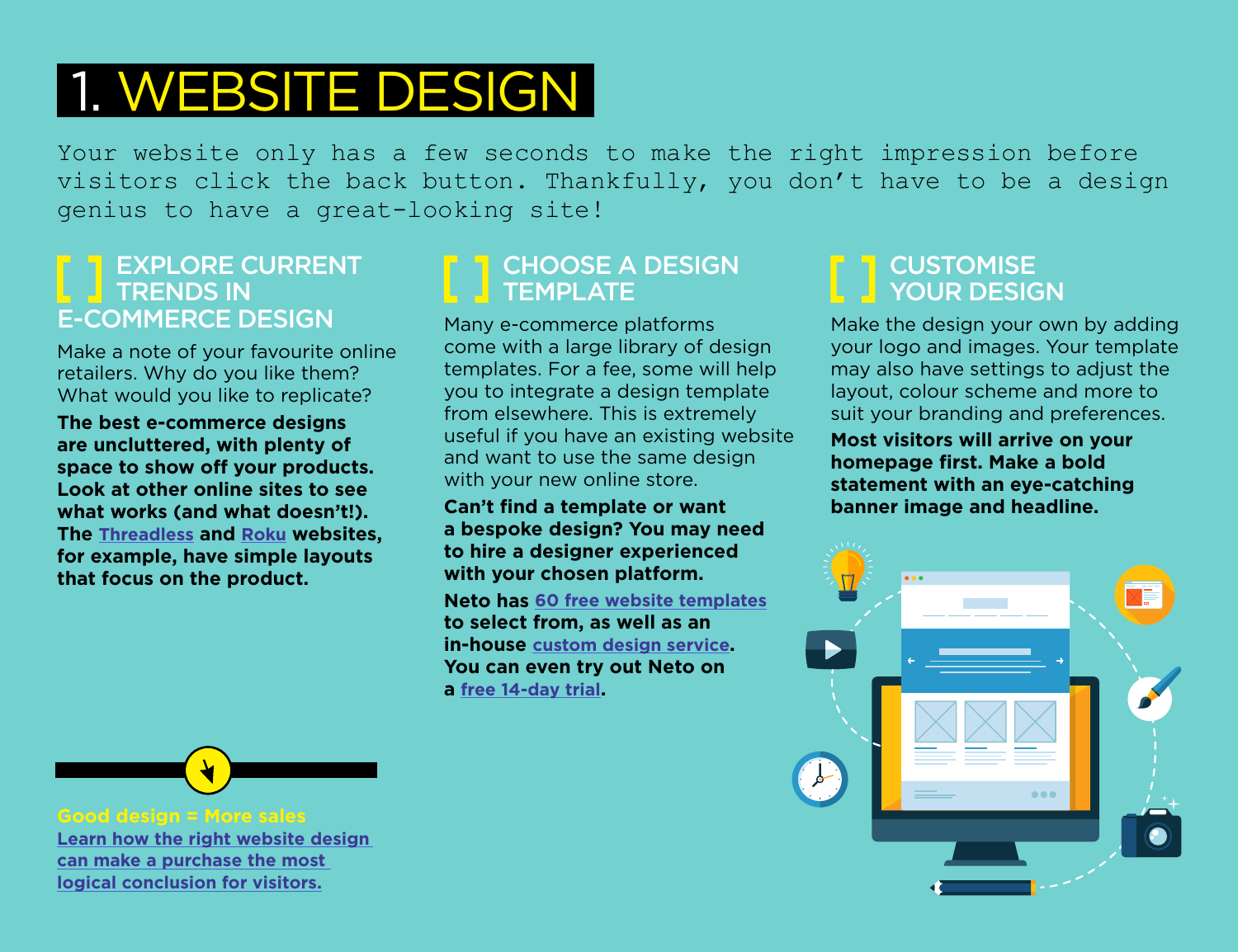# 2. BRANDING

Before you start designing, think carefully about your brand. It must encapsulate the personality and values you want consumers to have top of mind when they hear your business name.

# DEFINE YOUR BRAND

 $\blacksquare$  Write down what your business stands for and what you want it to achieve. This will inform the 'personality' of your brand.

- **al What's your selling proposition?** Is it all-natural products, niche expertise or something else?
- $\bullet$  **Who are your ideal customers?** Your brand needs to appeal to them and align with their values.
- **Example 3 How will your brand differ from your competitors?** What will be the individual 'personality' of your brand?

**Even if you already have a business, how well will your existing brand work online? Is this an opportunity for a rebrand?**

# DOCUMENT YOUR BRAND GUIDELINES

For a brand to be effective, its look and feel needs to be simple, recognisable and consistent.

Create a 'Brand Guidelines' document and include the colour palette (with details of the colour breakdown or specific Pantone colour), font, logo requirements, any specific design elements, as well as key messaging.

**Your Brand Guidelines will make it easier to brief designers and others, reducing the risk of confusion or costly mistakes.**

# CUSTOMISE YOUR DESIGN TEMPLATE

Adjust the design template to represent your brand, including logos and images. Your template may also have settings to adjust the layout and colour scheme to suit your branding and preferences.

**Most visitors will see your homepage first. Make a bold brand statement with an eye-catching banner image and headline.**

#### **All your design docs in one place**

Neto has collated all of the documentation, templates and advice you or your designer will need.

**[Follow tutorials, download templates and learn simple design tweaks.](https://www.neto.com.au/designer-documentation/?tel=y)**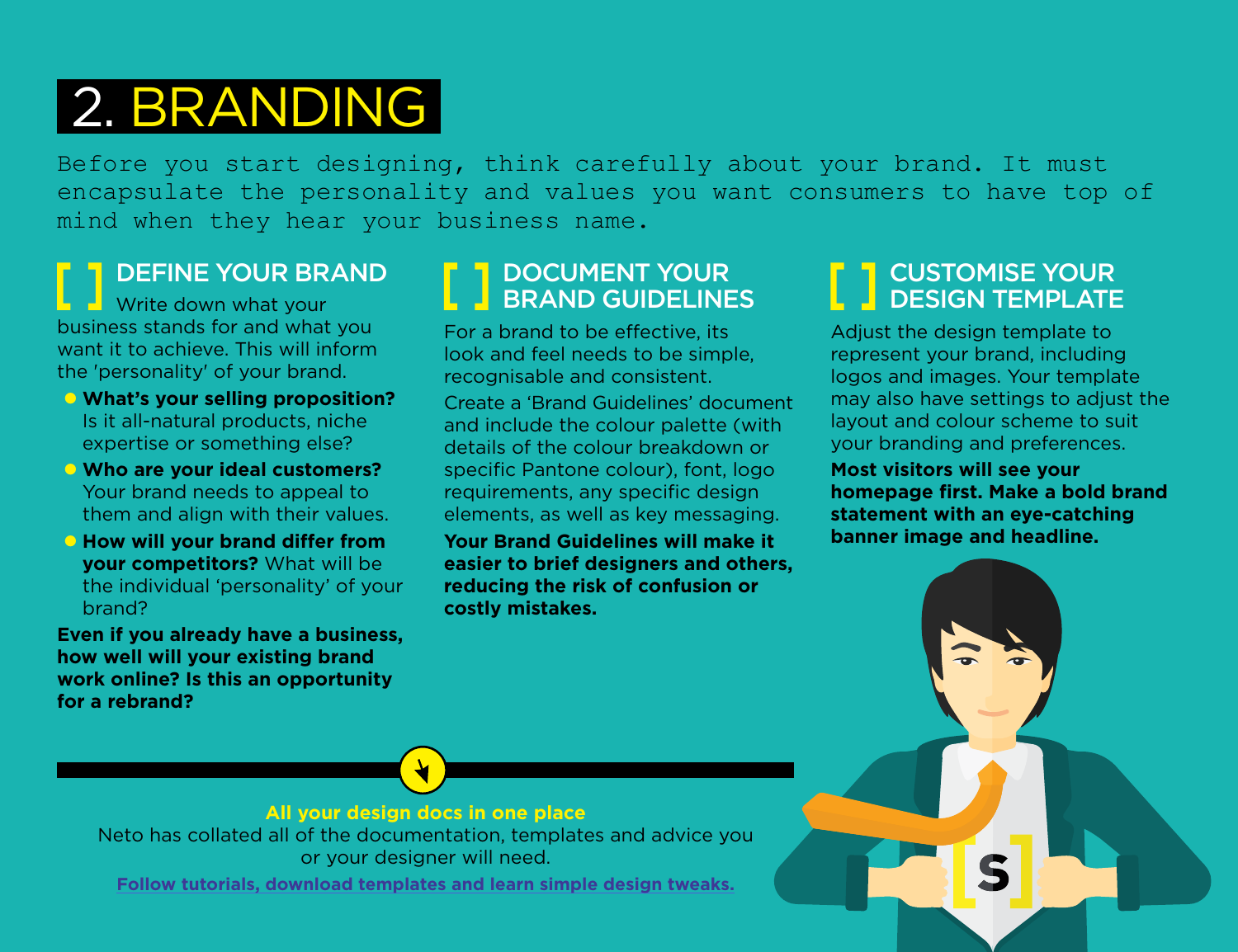# 3. CREATE CONTENT: COPYWRITING

How hard can it be to add a few words to a website? Beware: Careless or rushed copy can undermine all your hard work. Don't leave it too late!



# PRODUCT COPY

 $\Box$  Great product copy is brief, simple and informative. It takes skill and time to say so much in so few words. You can write it yourself or pay a copywriter to do it. A web search for 'copywriter' will return a long list of possibilities. Choose one whose style matches your brand.

- $\bullet$  Break up copy with descriptive headings and subheadings
- **Q** Use bullets to summarise important information
- $\bullet$  Keep sentences short
- **•** Always include a 'call to action' – a statement to motivate the reader to take the next step

#### **TIP Avoid vague statements and hyperbole. Why is it "high quality"? Is this** *really* **the "sale of the year"?**

# BRAND PAGES

Customers like to know who they're buying from. A short 'About Us' page is where you can tell the

history of the business and explain your values.

Maybe there's a story about why you chose to only sell sustainable recycled products. Or perhaps your love of vintage troll dolls will prove to other collectors that you understand them and their needs.

# TERMS AND **CONDITIONS**

While often necessary, guarantees, legal disclaimers and other fine print content can be long, confusing and intimidating for customers.

Such important copy shouldn't be a chore to read, never mind understand. Summarise or highlight the most important points. Use plain English; avoid jargon, legalese or complex sentence structures. And get a lawyer to check it's correct.

**TIP Terms and conditions are legally binding, so you should get a legal expert to check your copy.**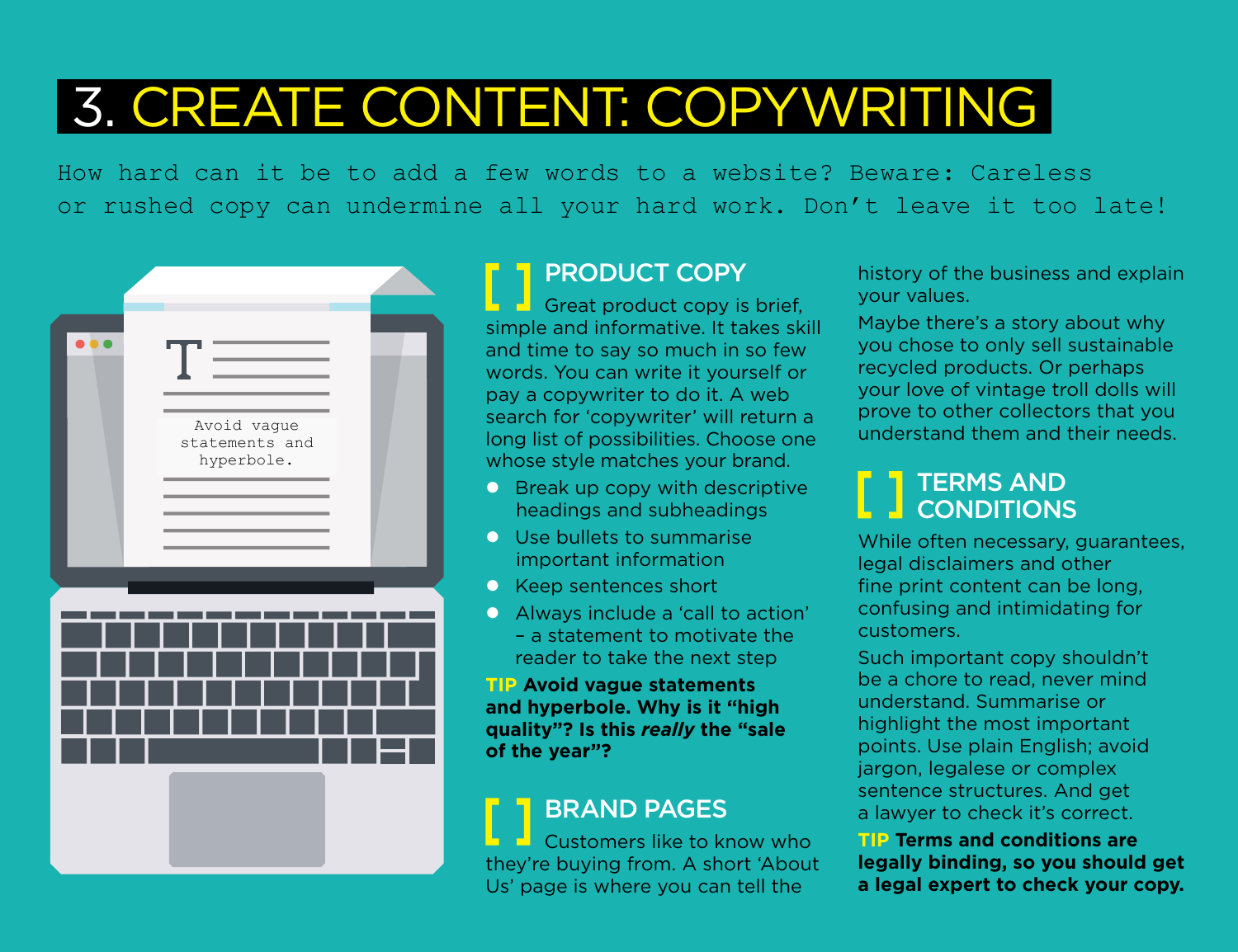# 4. CREATE CONTENT: IMAGES

The right picture can be worth a thousand words. Give every page of your website plenty of visual appeal with eye-catching and relevant images.

### **COLLECT APPROVED** IMAGES

Your product suppliers will probably have a library of approved images for you to use. For instance, a book publisher will usually have cover images prepared for retailers. Also check if there are any guidelines or restrictions you need to observe.

If you need a few non-product images, buy credits from a stock image library, such as **[istockphoto.com](http://www.istockphoto.com/)** or **[123rf.com](http://www.123rf.com/)**.

**TIP Don't breach copyright by downloading product images from Google, other retailers or related websites.** 

#### TAKE **L** YOUR OWN PRODUCT **PHOTOS**

If you sell handcrafted, bespoke or second-hand items, it may be time to get out the camera. Unless you have professional equipment, consider hiring an experienced photographer. While more expensive, a studio shoot ensures every image is consistent and every product looks its best.

**TIP Make sure you retain all commercial rights in your photographs and images to avoid possible disputes later.**

# **OPTIMISE YOUR IMAGES**

Before uploading, crop each image to the correct display size and aspect ratio to avoid distortion. Large image files and formats take longer to download, slowing down your webpages. Optimise each image for the web to achieve the best quality at the lowest possible size. **[Learn more about image](https://www.neto.com.au/article/how-do-i-optimise-the-images-on-my-website?tel=y)  [formats and how to](https://www.neto.com.au/article/how-do-i-optimise-the-images-on-my-website?tel=y)  [optimise your images.](https://www.neto.com.au/article/how-do-i-optimise-the-images-on-my-website?tel=y)**

### UPLOAD **INAGES TO** THE WEBSITE

Once uploaded to the platform, you can add more information to each image. A descriptive title helps search engines index your content. 'Alt text' describes the image for screen text readers used by the blind.



**THE IMPORTANCE OF PROFESSIONAL PHOTOGRAPHY [Learn how brands such as McDonald's and Airbnb achieve great images.](https://www.neto.com.au/n/the-importance-of-using-professional-photography/737#_ftn1?tel=y)**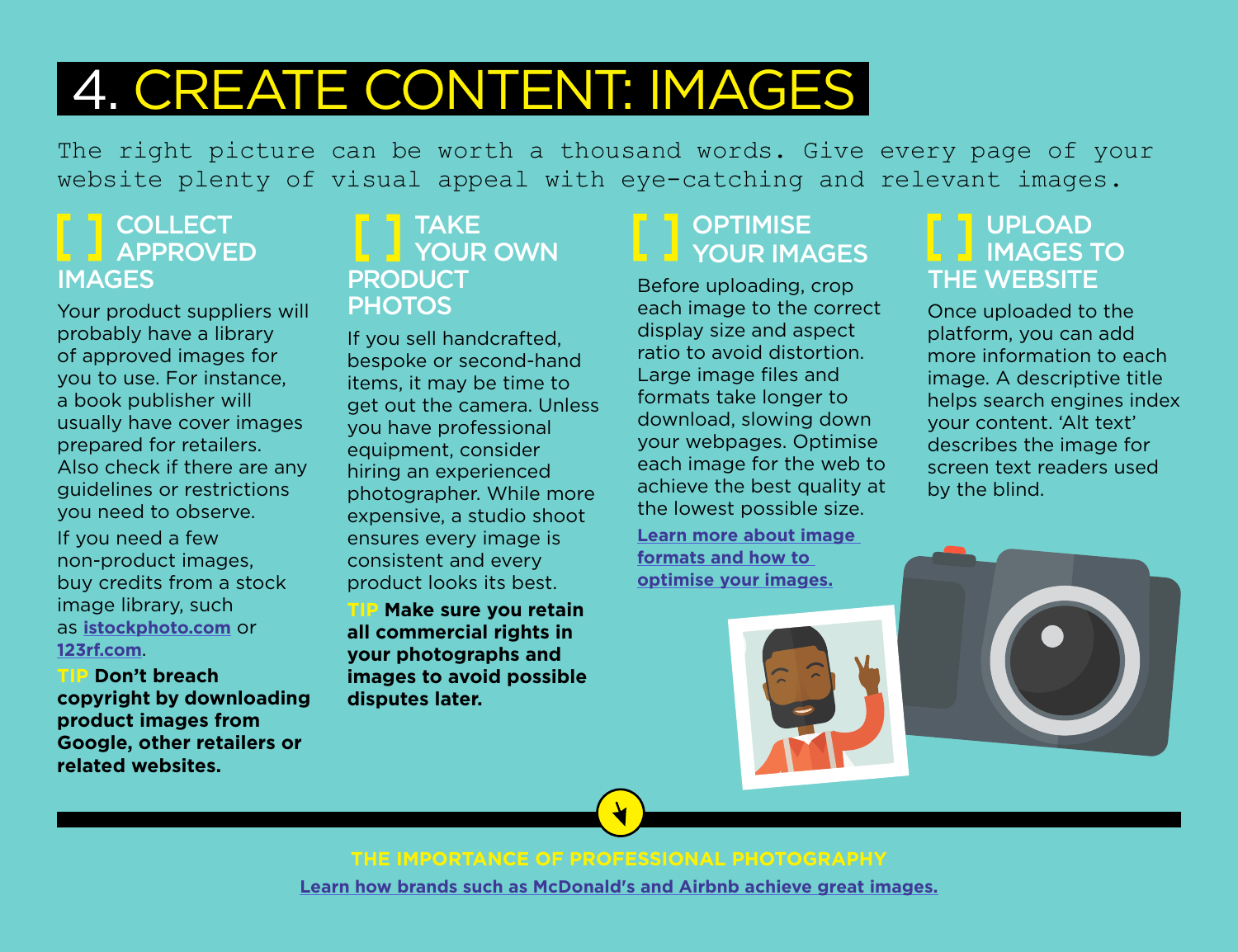# 5. THE PRODUCT CATALOGUE

Time to stock those shelves! Product pages will make up the bulk of your website, so it is vital that you plan your page structures and categories correctly.

# CREATE PRODUCT **CATEGORIES**

Too many categories can become confusing. Keep the website simple with as few categories as possible.

Give your categories a logical structure or hierarchy by grouping them under a few relevant parent categories. For example, a parent category of 'Menswear' might have subcategories of 'Shirts', 'Trousers', 'Shoes' and so on.

**TIP Some products may appear in more than one category, giving customers multiple ways to find it.**

### MANAGING CATEGORIES IS SIMPLE WITH NETO

Learn more about setting up your category structure, including a few examples, **[with Neto](https://www.neto.com.au/product-categories/?tel=y)**.

# **ADD PRODUCTS TO** THE WEBSITE

Some e-commerce platforms have several methods for creating product pages on your website. Your choice will most likely depend on how many products you have to sell. You could:

- Add each product page individually via the web interface
- $\bullet$  Import products in bulk with a .csv spreadsheet
- **Use the platform's API** (Application Programming Interface) to import from another system (advanced)
- $\bullet$  Integrate and import from a compatible inventory system
- $\bullet$  Integrate and import from eBay **[\(see section 10\)](#page-12-0)**

**Regularly adding large amounts of new products manually is not sustainable. The web interface is not intended for large stores.**

# **STOCK CONTROL**

**It can be extremely frustrating to buy a product online only to learn that it's out of stock. A good e-commerce platform allows you to set stock levels so customers always know if the product is available.**

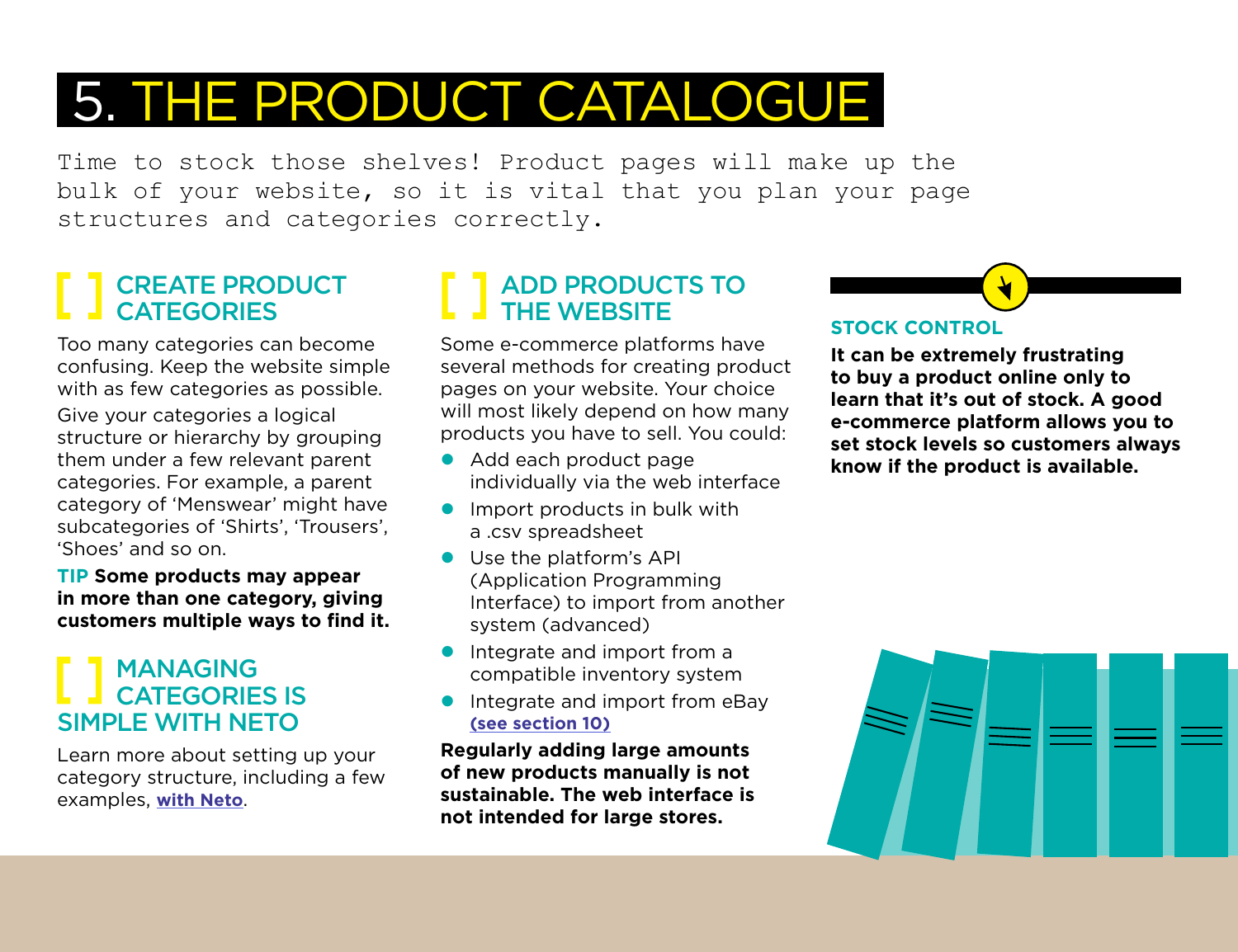# 6. GOING MOBILE

While your design may look great on a desktop or laptop screen, more customers now use mobile devices to shop online.

# CHECK DESIGN FOR SMARTPHONES AND TABLETS

A responsive design rearranges and resizes the various layout and design elements to fit the different screen sizes. This ensures the copy is still readable and images are presented as intended.

Choose a responsive design template or, if you're commissioning a designer, specify responsiveness in your design brief.

**Use an online tool such as [ResponsiveDesignChecker.com](http://responsivedesignchecker.com/) to preview your website on different devices and screen sizes.** 

GO UP THE GOOGLE RANKINGS

In 2015, Google began assessing mobile responsiveness when ranking websites in mobile search results. The search engine is **[increasing the effect](https://webmasters.googleblog.com/2016/03/continuing-to-make-web-more-mobile.html)** of this 'mobile-friendly' ranking signal in May 2016.



# SIMPLIFY THE **MOBILE EXPERIENCE**

Looking good is only the beginning. The way customers use your website can still present challenges on a mobile device.

**Are forms easy to use on a smartphone?**  Include fewer fields. Use dropdowns to reduce touchscreen typing.

**Are important buttons in the right places?** Is it easy to spot and hit that 'Submit' or 'Buy' button with a thumb?

**Have you eliminated unnecessary clicks?**  Pages load slower over a mobile connection. Make them count.

**L** I Are videos short and optimised for mobile? Videos chew through mobile data. Avoid using them for essential information.

**TIP Never require users to download large PDF files (for example, user manuals or terms) to complete a transaction or to find information.**

Will they love your website too?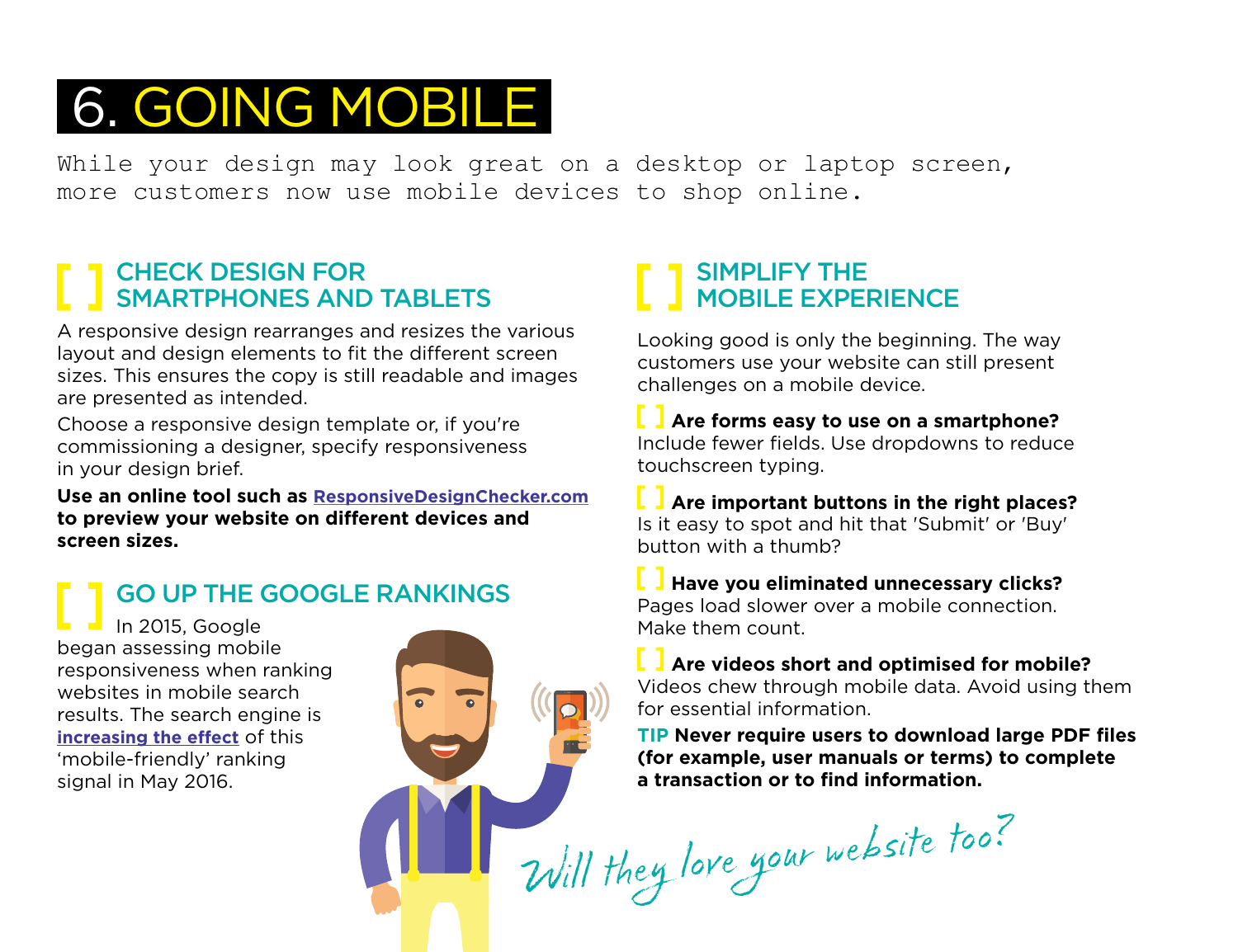



# **TOP MOBILE E-COMMERCE TRENDS**



-[SOURCES:](http://www.statista.com/statistics/412103/online-retail-categories-popular-region-purchase) [WWW.MOBILECOMMERCEDAILY.COM/MCOMMERCE-SALES-TO-REACH-142B-IN-2016-FORRESTER](http://www.mobilecommercedaily.com/mcommerce-sales-to-reach-142b-in-2016-forrester), WWW.SHOPIFY.COM/BLOG/15206517-MOBILE-NOW-ACCOUNTS-FOR-50-3-OF-ALL<br>[ECOMMERCE-TRAFFIC,](https://www.shopify.com/blog/15206517-mobile-now-accounts-for-50-3-of-all-ecommerce-traffic) WWW.CRITEO.COM/MEDIA/3016/CRITEO-STATE-OF-MOBILE-C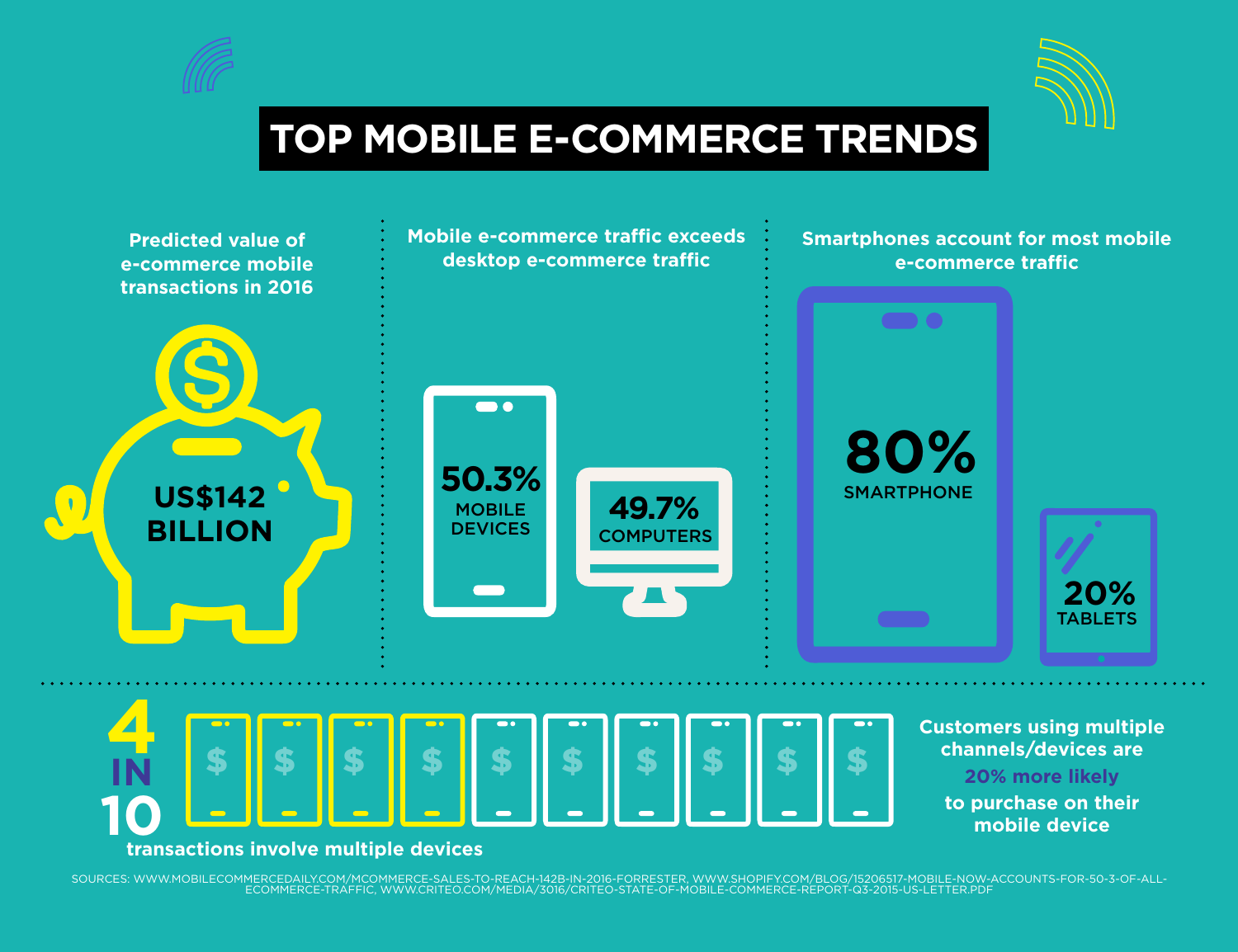# 7. THE SHOPPING CART AND CHECKOUT

On average, 68.63 per cent of shopping carts are abandoned without completing the order\*. That's a lot of lost sales! Improve your checkout process so that more customers make it through to the end.

# ENCOURAGE **MULTIPLE SALES**

When a customer adds a product to the cart, they might want to continue shopping. Don't immediately drive them into the checkout process, forcing them to navigate back to the product pages. Make it easy to keep browsing, only entering the checkout when they're ready to buy.

**TIP Adding a product to the cart gives you an opportunity to suggest related items the customer may also be interested in.**

# ELIMINATE UNNECESSARY STEPS

You may want to promote your email newsletter or capture customer information for your marketing database. However, each extra question increases the risk of abandonment.

Only include steps necessary to complete the transaction, with the minimum number of clicks.

**TIP Encourage customer registration, making it easier to check out next time by automatically populating account information.**

# AUTOMATE **ABANDONED** CART EMAILS

0

When a customer abandons your cart, automated emails give you a second chance to close the sale.

8 | | gibnangaraha

- $\bullet$  Increase sales by reminding customers of what's in their cart
- **Reach out to answer questions** and solve issues

**TIP Use abandoned cart emails as a gentle prompt, not a push. The wrong approach can lose a sale just as easily.**

[\\*SOURCE: HTTP://BAYMARD.COM/LISTS/CART-ABANDONMENT-RATE](http://baymard.com/lists/cart-abandonment-rate)

#### **GET CHECKOUT RIGHT WITH A SHOPPING CART BUILDER**

**[Find out how to create the ideal checkout experience quickly and easily with a shopping cart builder.](https://www.neto.com.au/build-a-shopping-cart?tel=y)**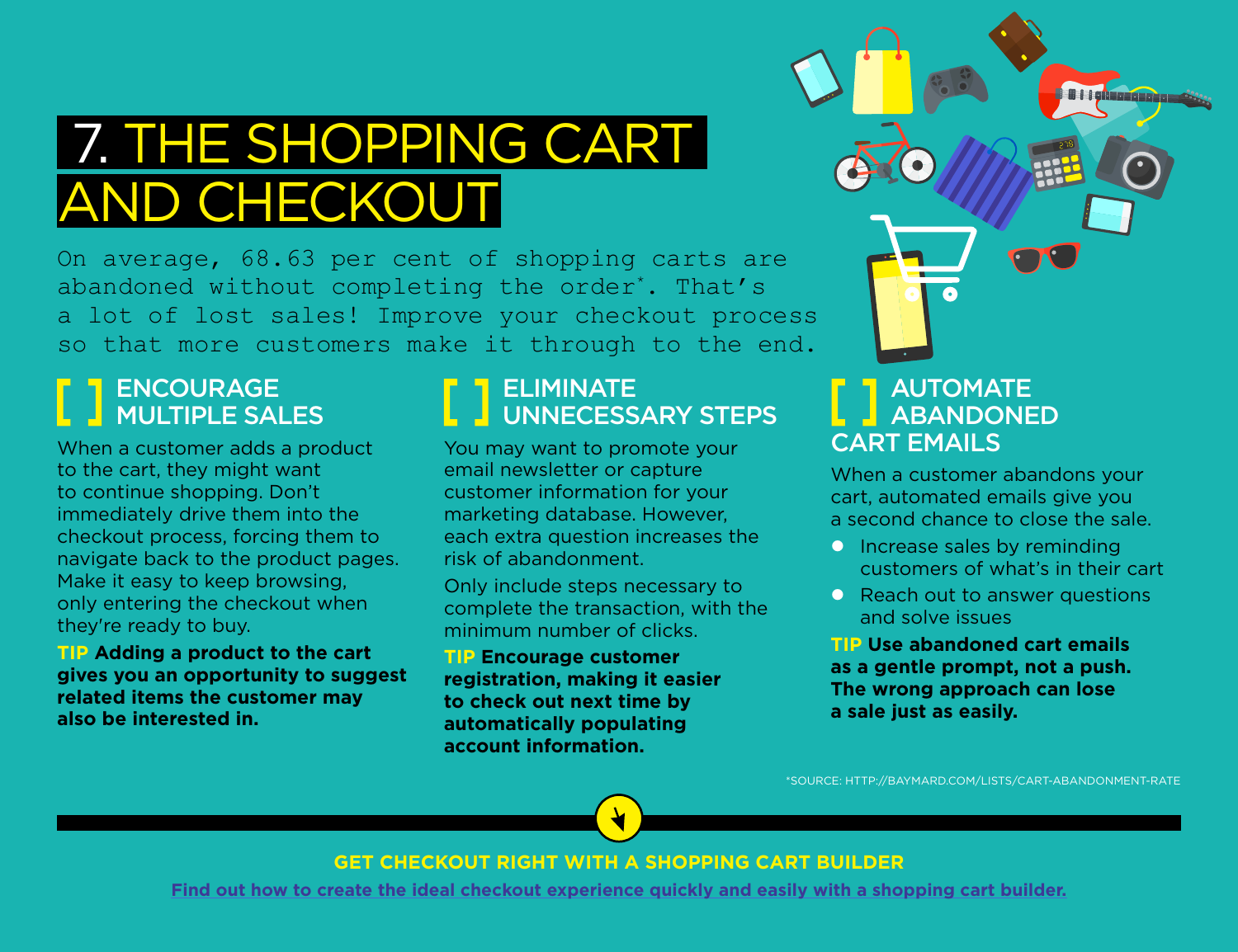# 8. ONLINE PAYMENTS

At some point in a transaction, money has to change hands. Online payments aren't difficult to set up, but there are strict requirements to be followed.

# SET UP PAYPAL

**[PayPal](https://www.paypal.com/au/webapps/mpp/home)** is such a popular and easy way to make online payments that it can be frustrating when the option isn't available, and PayPal users have to trudge downstairs for the credit card. However, customers don't need to be registered with PayPal, as it can handle those credit card transactions as well.

**While PayPal's fees are higher per transaction, you can start selling instantly without setting up an online merchant facility.**

# **APPLY FOR AN ONLINE** MERCHANT FACILITY

An online merchant facility is different to the merchant facility you may already use for EFTPOS and in-store credit card transactions, and it allows you to process online payments securely into your bank account. **[Find out how to apply for an online](https://www.neto.com.au/a/payment-processing/260?tel=y)  [merchant facility.](https://www.neto.com.au/a/payment-processing/260?tel=y)**

# ADD A PAYMENT **GATEWAY**

A payment gateway connects to your online merchant account to authorise credit card transactions and secure stored payment information. In Australia, recommended payment gateways include **[eWAY](https://www.eway.com.au/)** and **[SecurePay](https://www.securepay.com.au/)**.

**Some merchant facilities, such as [NAB Transact](http://www.nab.com.au/business/payments-and-merchants/ecommerce-and-online/nab-transact?own_cid=shortURL:nabtransact) and [ANZ eGate](https://www.anz.com/small-business/products-services/merchant-services/internet-payment-solutions/egate/), include their own payment gateways. Ask your bank.**

### **PROTECT YOU AND THE YOUR CUSTOMERS** FROM FRAUD

You are responsible for all payments through your website. If a payment is fraudulent, the bank can debit the money from your account and charge additional fees without warning.

**Fraud prevention software such as [MaxMind minFraud](https://www.maxmind.com/en/minfraud-services) can reduce your exposure to credit card fraud for just a few cents per transaction.**

Make card payments safe for you and your customers.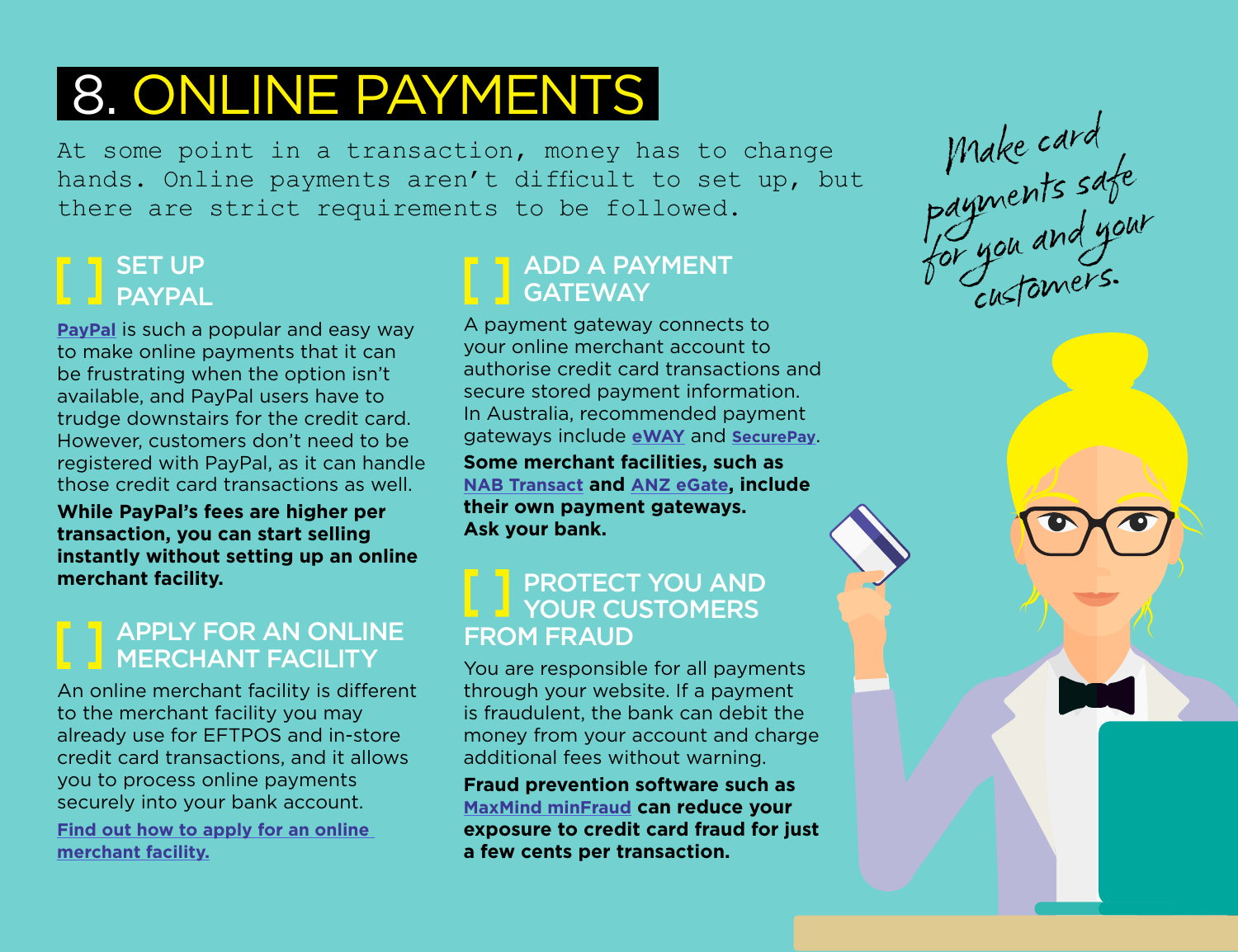# 9. RETURNS AND DISPUTES

E-commerce isn't just about guiding the right people to the right products. Before anyone clicks your 'Buy Now' button, they have to trust the transaction won't disappoint!

# DECIDE ON A RETURNS POLICY

Returns will happen. Faulty goods, incorrect sizing or damage in transit are just three reasons you may be asked to refund a sale.

A good returns policy, well communicated, can reduce potential disputes later.

- $\bullet$  When should a product be exchanged?
- $\bullet$  What scenarios will merit a full. partial or no refund?
- $\bullet$  Who is responsible for return shipping?
- $\bullet$  Is there a time limit for returns, within 30, 60 or 90 days of purchase?
- What about sale stock? Or intimate apparel?

**Check your policy against [Australian](https://www.communications.gov.au/what-we-do/internet/digital-business/blog/e-commerce-and-law)  [consumer law.](https://www.communications.gov.au/what-we-do/internet/digital-business/blog/e-commerce-and-law) For example, a customer shouldn't incur extra costs to return a faulty item**.

# SET UP THE RESOLUTION CENTRE

Sometimes, things go wrong. How you resolve complaints and disputes will make a huge difference to whether customers come back or recommend your website to others.

Your website's resolution centre allows customers to raise a dispute against a transaction so you can resolve the issue quickly. Common disputes include:

- $\bullet$  Item not received
- Item significantly different from described
- $\bullet$  Item not working
- l Incorrect item
- l Unauthorised transaction
- **Overcharge**

**[Find out how Neto helps to resolve](https://www.neto.com.au/what-is-a-customer-dispute?tel=y)  [disputes and process refunds.](https://www.neto.com.au/what-is-a-customer-dispute?tel=y)**

### **PAYPAL DISPUTES**

Customers may also lodge disputes via PayPal's resolution centre, or be covered by PayPal's Buyer Protection program.

**[Learn more about how to resolve](https://www.paypal.com/au/webapps/mpp/customer-concerns?locale.x=en_AU)  [PayPal disputes.](https://www.paypal.com/au/webapps/mpp/customer-concerns?locale.x=en_AU)**

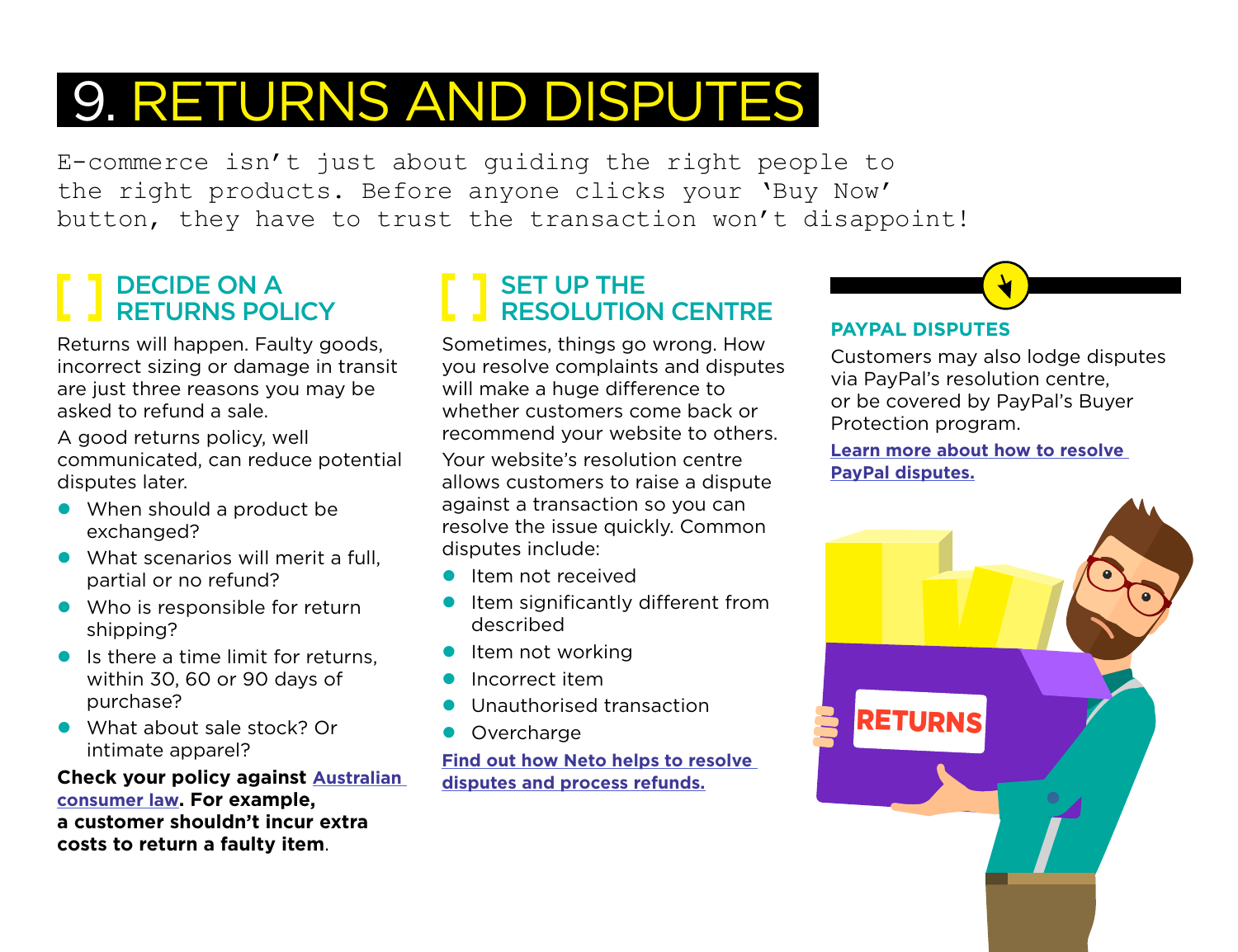# <span id="page-12-0"></span> 10. EBAY AND OTHER SALES TOOLS

Many online retailers start out on eBay. But you don't have to leave the world's largest online marketplace behind when you launch your own e-commerce store.

# INTEGRATE WITH EBAY

Some e-commerce platforms, such as **[Neto](https://www.telstra.com.au/digitalcommerce)**, allow you to integrate with your existing eBay store to better manage your listings. You can choose whether to also import your eBay listings as inventory for your website as well.

Even if a customer purchases the item on eBay, you can still manage the entire transaction from within your e-commerce website, so you have one simple workflow.

**TIP Your system may allow you to automatically leave positive eBay feedback when an order is paid in full.**

### ADD INVENTORY **L J FEED TO SHOPPING** COMPARISON SITES

Comparison sites such as **[Shopping.](http://au.shopping.com/?sb=1&ncrd=1&rpu=1) [com](http://au.shopping.com/?sb=1&ncrd=1&rpu=1)** save consumers a lot of clicking around by displaying the products of hundreds of merchants side by side for easy comparison. This can potentially expose your products to thousands of potential customers, eager to compare offers.

Add the product feed URL from your system to each comparison site to keep them updated daily with your current inventory.

**TIP Use comparison sites to see how your products and pricing compare. Do your offers look like a good value deal?**

### SET UP A GOOGLE MERCHANT ACCOUNT

Many customers use Google to search for products. While the regular search results merely rank webpages containing the product name, the Shopping tab displays matching product listings.

For your products to appear in Google Shopping results, you will need a Google merchant account. You can then add your website's inventory feed to your merchant account.

**[Learn how to open a Google merchant](https://www.google.com/retail/merchant-center/)  [account.](https://www.google.com/retail/merchant-center/)**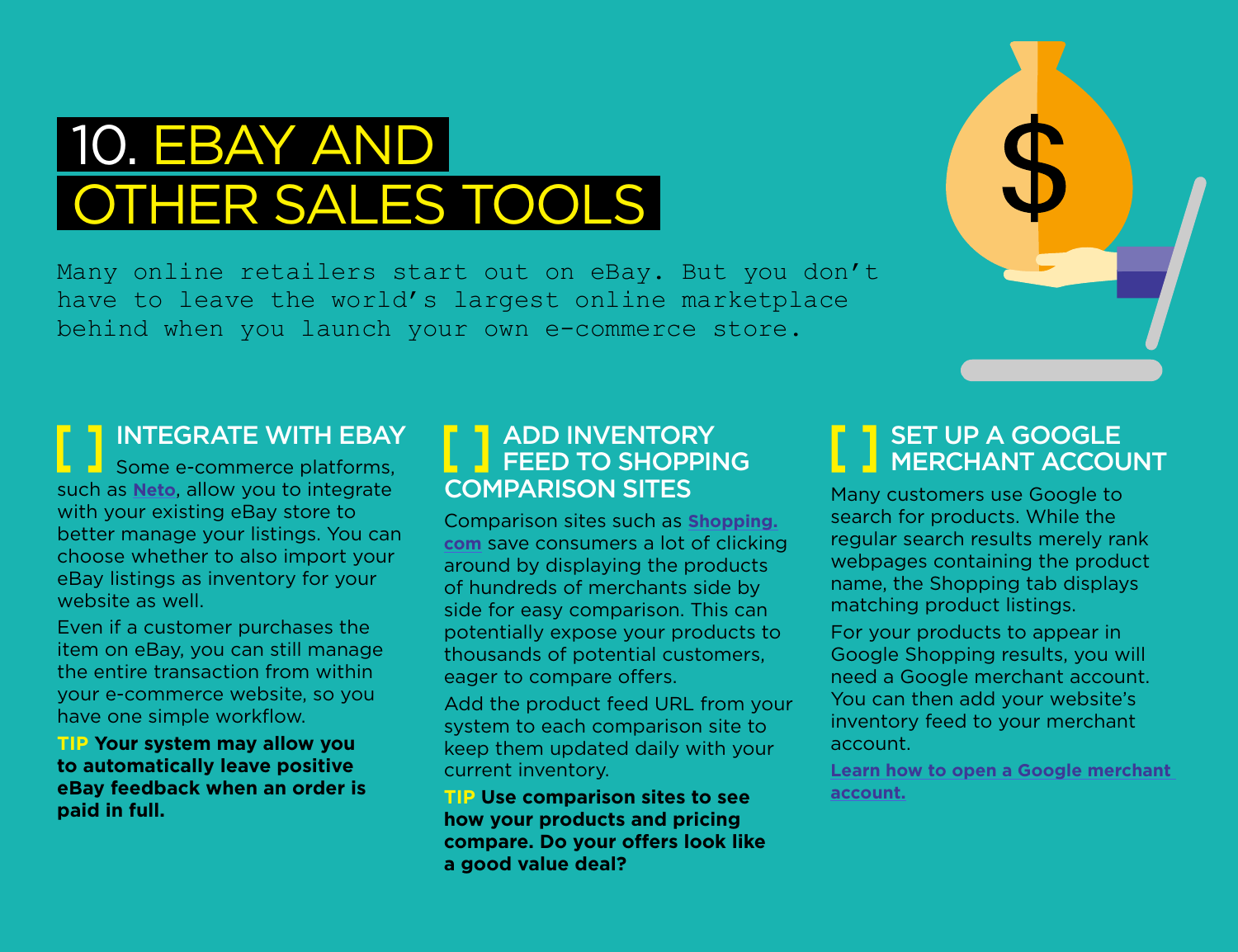# 11. THE CUSTOMER EXPERIENCE

We're nearly there! But will the customer experience be impressive or frustrating? Before you launch, check how easy your website is to use.

### TEST WEBSITE USABILITY

Ask a few friends to test your website with a fresh, unbiased eye. Use the checklist to identify any issues.

### USABILITY CHECKLIST

#### **1 Can popular products be found within three clicks?** Provide shortcuts to popular items.

#### **2 Do any buttons or forms not function as expected?**

What did the tester expect to happen on clicking the button?

#### **3 Are all menu items/categories unambiguous?**

Does the tester get lost? Use clear and familiar terminology.

#### **4 Is the copy easy to read? Do images display correctly?**

#### **5 Are the copy and icons easy to understand correctly?**

You know what they should mean, but do your testers agree?

#### **6 Can visitors quickly find answers to questions?**

What questions did the tester have? Do you need an FAQ page?

Testing,

testing

#### **7 Is all pricing clear and transparent?**

Was the total price at checkout what the tester expected?

#### **8 Is the registration process simple?**

Too many mandatory fields? Does login work as expected?

#### **9 Is it easy to lodge an enquiry or complaint?**

Does the tester know when to expect a response?

#### **10 Is company contact and location information easy to find?**

A lack of contact details can look untrustworthy.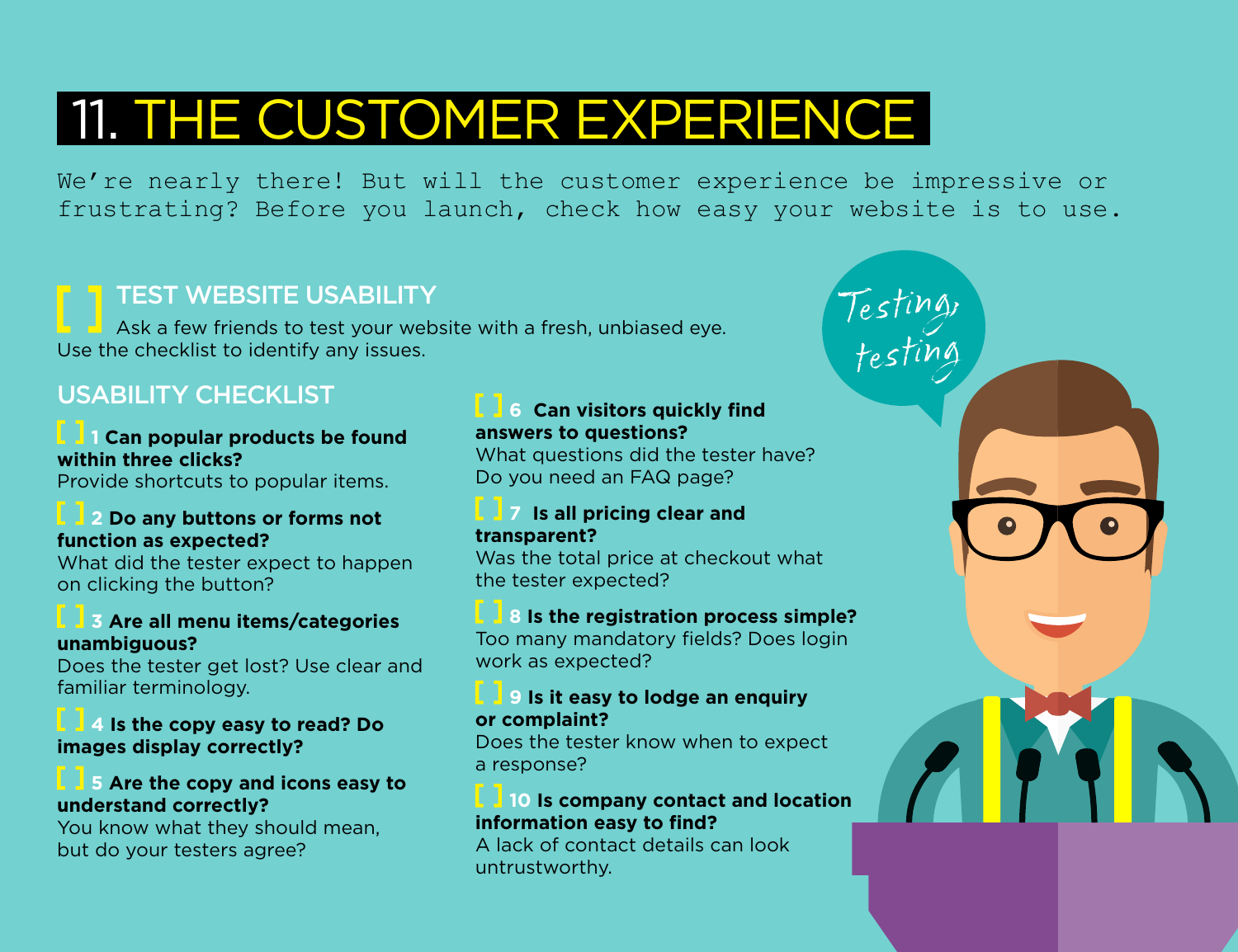# 12. PREPARE FOR LAUNCH

You may be itching to hit that 'launch' button, excited to welcome your first customers. Yet a little more planning can ensure your launch is smooth and successful.

### SET A LAUNCH DATE Instead of simply launching when the website is ready, schedule

your launch day for maximum impact and minimum stress.

- $\bullet$  Don't launch in a busy week. Any teething problems will need your full attention
- Plan and coordinate promotional activities such as social media and advertising campaigns
- $\bullet$  Should you synchronise the launch with your existing admin/ billing/ordering cycles (eg, 1st of the month)?

**The unexpected will always happen. Planning your launch schedule reduces the risk of surprises and keeps you in control.**

### **NOTIFY** STAKEHOLDERS AND YOUR EXISTING **CUSTOMERS**

Do your suppliers know about your website? Smaller boutique suppliers, in particular, may want to publicise your online store to their customers.

Spread the word about your website, launch date and URL to your existing networks, market stall regulars, eBay customers, even family and friends.

**TIP Don't forget to add the website and the URL to your business cards, email signatures, social media profiles, etc.** 



**ATTRACT AND WIN MORE E-COMMERCE CUSTOMERS**

**What will make my website easier to find?** 

**Can I keep customers coming back again and again?**

**How do I measure what's working and what isn't?**

**[Find the answers in the third e-book in this series: Top Shop: Attract and win more e-commerce customers](http://smarterbusiness.telstra.com.au/topshop)**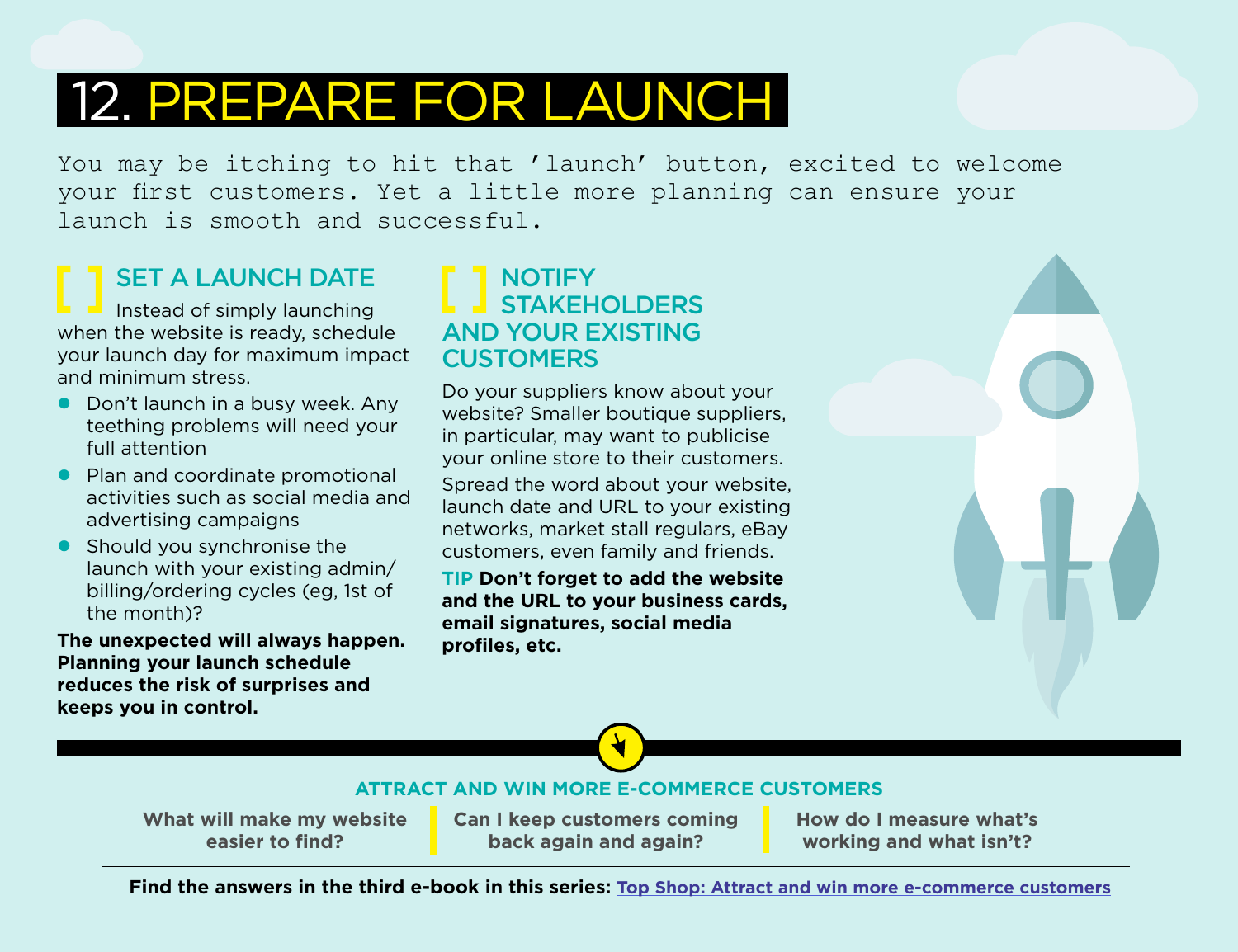# PREPARE FOR LAUNCH

# (cont'd)

# FINAL CHECKS

While making the last few hurried changes before launch, it is very easy for new mistakes to creep in. Before making your website public, put aside a little time and check each webpage one last time.



# **CHECKLIST**

### **1 Are there any broken or incorrect links?**

Some last-minute changes may cause internal links to break.

# **2 Do any pages still contain placeholder copy?**

Ensure every line of placeholder copy is replaced with your own.

**3 Are there any typos or other copy mistakes?**  Read everything closely with a fresh eye.

**4 Do any pages still display default images?**  Check all images and icons are displayed correctly.

#### **5 Have you checked how the website looks on different sized screens?**

Thoroughly test the website on mobile devices.

**6 Do all social media buttons work as intended?** Test how your webpages display when shared to social media.

### **7 Have you set up a 404 (error) page?**

A good 404 page provides reassurance when an error occurs, such as an incorrect URL.

### **8 Are prices and product details still correct?**

Some time may have elapsed since starting your e-commerce journey. Check your prices, shipping quotes and other details are still accurate.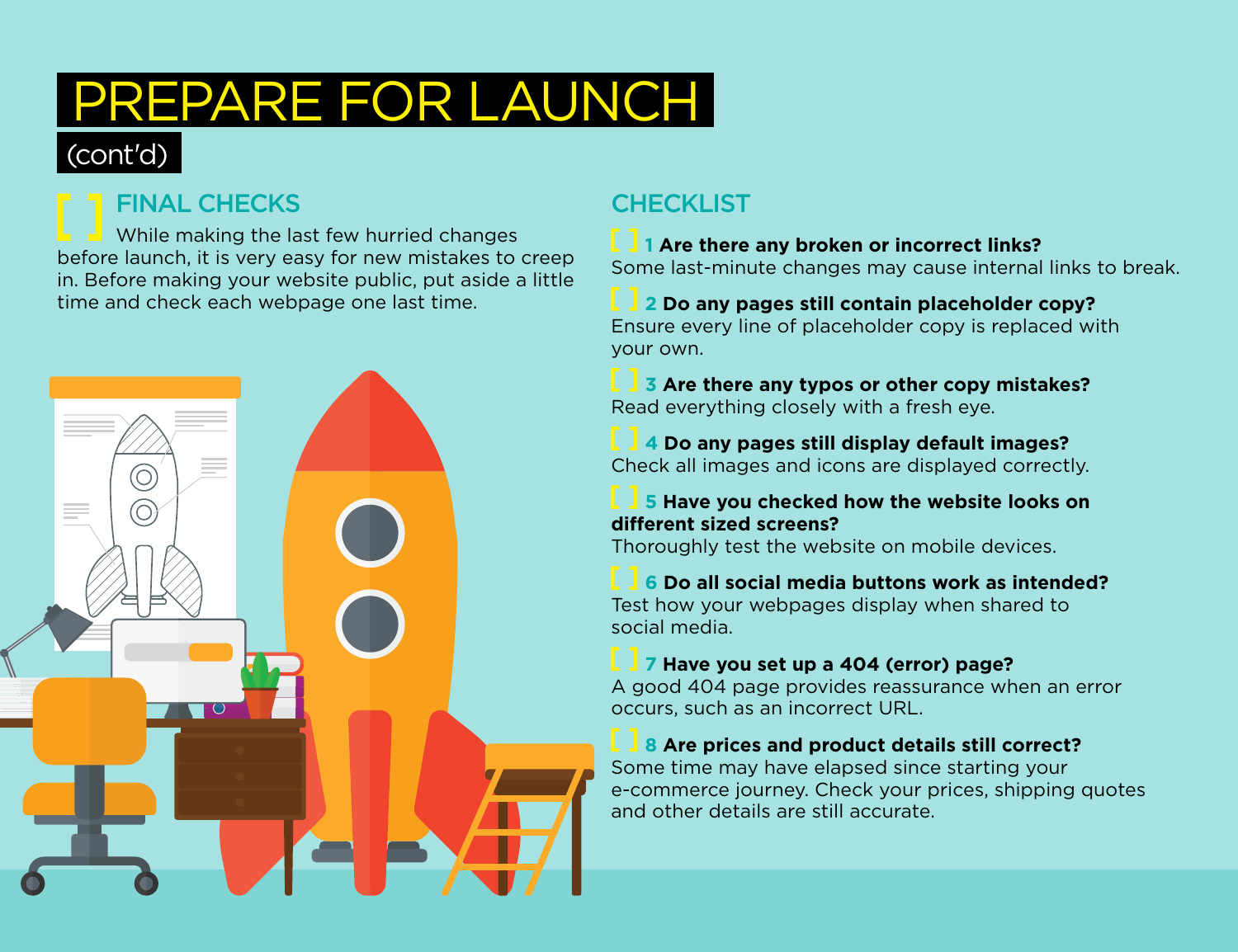# CASE STUDY: BICYCLES ONLINE

#### **ADVICE ON SETTING UP AN ONLINE STORE FROM JONO ALLARA, CO-FOUNDER OF BICYCLES ONLINE  [BICYCLESONLINE.COM.AU](https://www.bicyclesonline.com.au/)**

Bicycles Online grew from a backstreet garage to a \$5 million a year business on the strength of great service and smart e-commerce strategies. Here Jono explains how it launched its own online store.



#### YOU'LL WANT YOUR OWN STORE AT SOME POINT 1

"We'd spent a lot of time making the eBay store look polished. But while eBay works quite well for acquiring customers, if you're a small business you pay 7-10 per cent each time

in commission. So if you can get shoppers to organically buy through your own online store, it's much more profitable."

### YOUR DOMAIN NAME MATTERS A LOT – IT'S PART OF YOUR BRAND

"The first thing was to get a domain name that was going to be powerful for search engine optimisation (SEO). We bought it from someone else and switched over our company registration to the new name: Bicycles Online. We knew the name was going to work well for building the brand."

#### PAY-BY-THE-MONTH WEBSITE DESIGNS ARE A GOOD START 3

"We had a limited budget, so we used this software-as-a-service you can get to design our e-commerce website.

And it worked really well for a startup business like us. We didn't have to pay for all the coding and own any actual infrastructure. It allowed us to scale on a very low budget."

#### IT'S WORTH INVESTING IN SMART E-COMMERCE TECHNOLOGIES

"**[Neto](https://www.telstra.com.au/digitalcommerce)** is a better all-in-one solution for e-commerce. Things like shipping, marketplace and sales channel management, accounting and inventory management at multiple warehouses are now a lot easier to do and much more efficient. Everything integrates well, from email marketing to SEO and marketplace connectors, and reporting is very strong. For an Australian business trying to expand, innovation is important because it keeps us relevant in the global marketplace." ■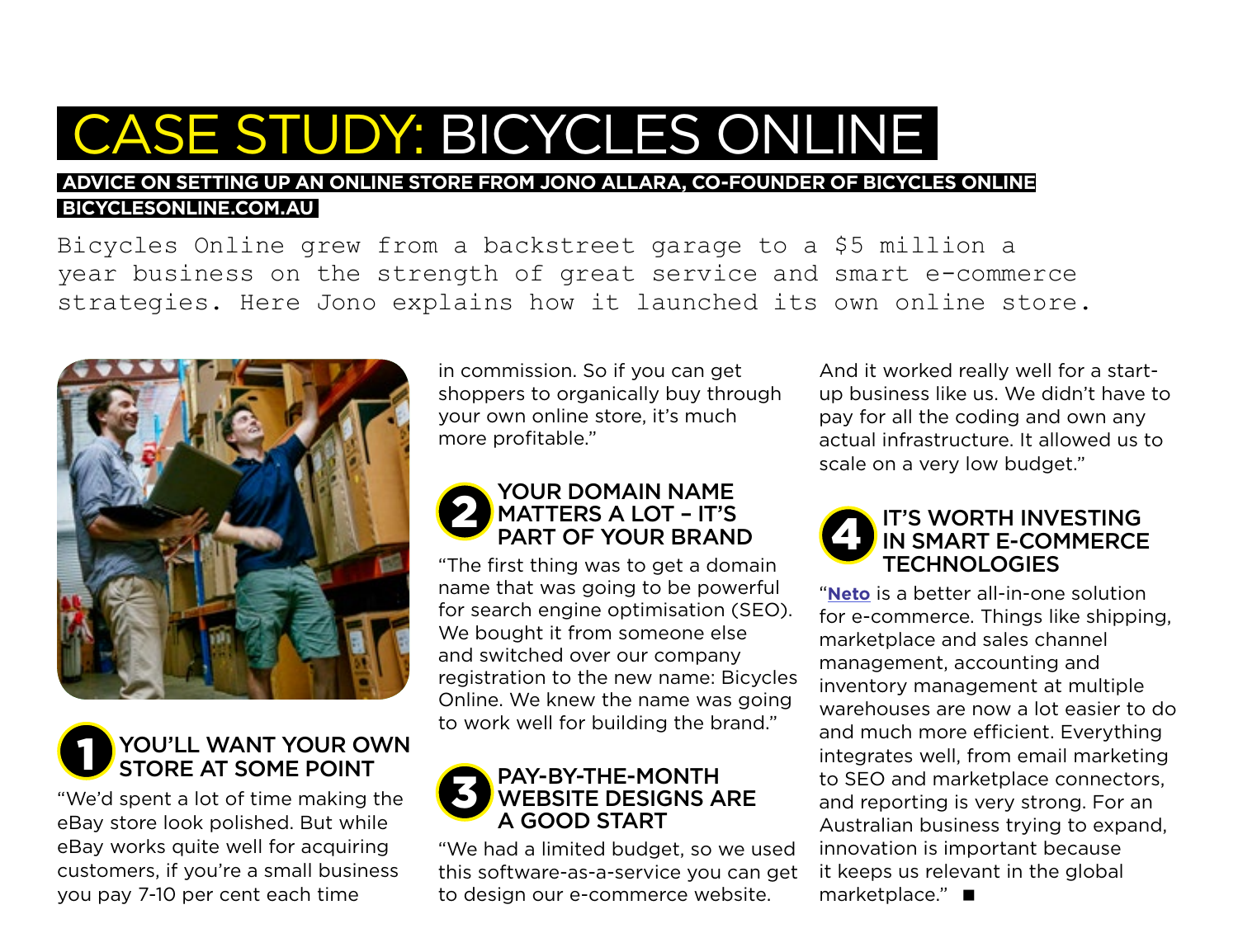# YOUR E-COMMERC CHECKL

Tick it off! In part two you learned how to…

**1 Design your website** Will you use a template or invest in bespoke design? Visit leading websites for ideas on current best practice.

**2 Define your brand** Create an individual personality people will remember. Reflect your brand in the logo, colours, copy and more.

**3 Prepare your website copy** Will you write the copy or hire a professional? Effective copy takes time, so plan early.

**4 Prepare your images** Do you have authorised product shots from suppliers or will you need to take your own?

**5 Set up your product catalogue Plan your** categories, product descriptions and page layouts to make each product easy to find.

**6 Check mobile responsiveness** Many customers shop online with mobile devices. How will your website look and perform on a phone or tablet?

**7 Streamline checkout** Prevent shopping cart abandonment. Make checkout simple, with as few steps/clicks as possible.

**8 Accept online payments** Will you use PayPal, a payment gateway or both? Your website will also need to be secure.